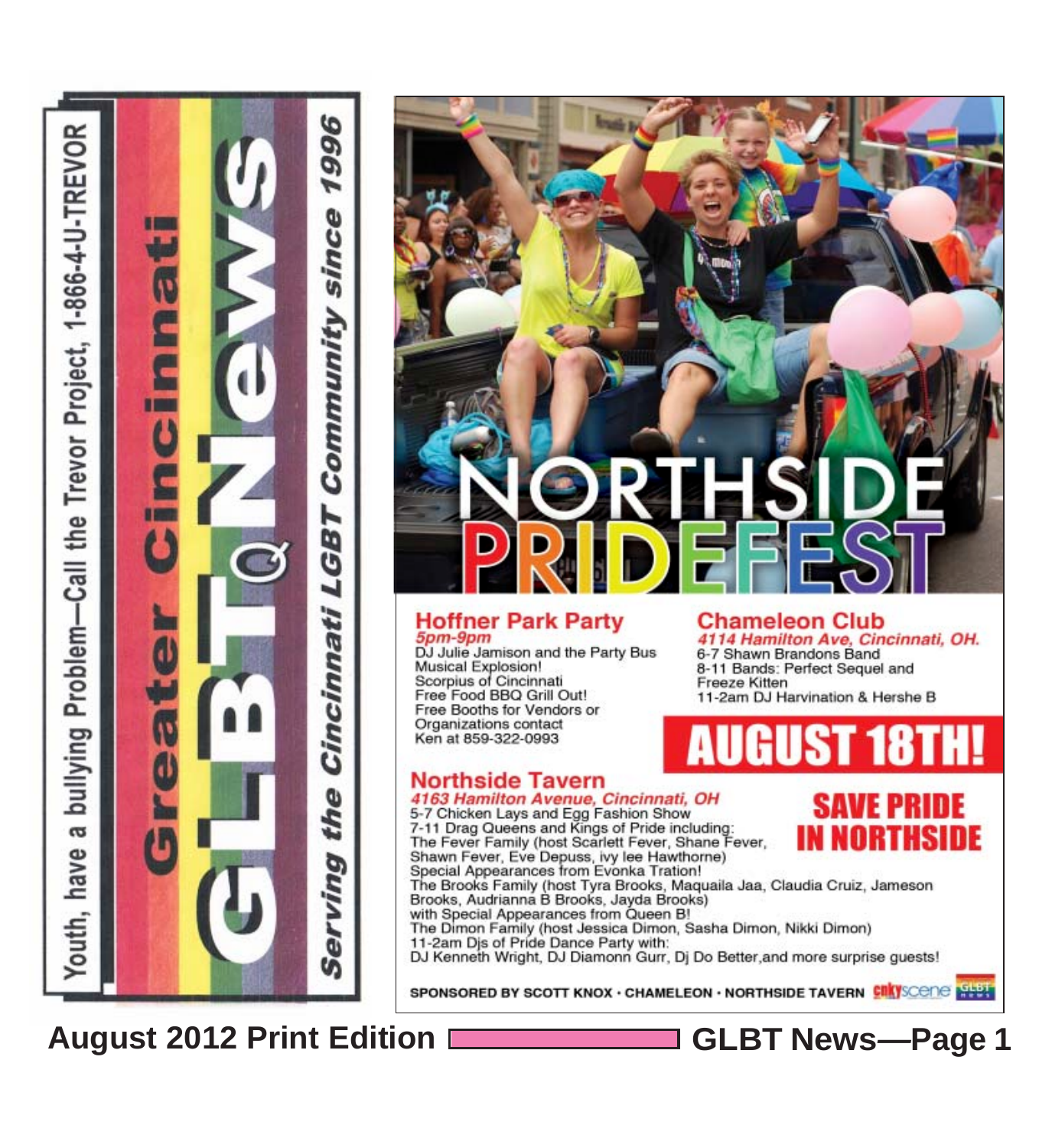### **Page 2—GLBT NEWS** [**Constant 2012 Print Edition**

### **Democratic Convention 2912, a test of GLBT powers**

Convention of Sept. 3 to 6 will be a major test of the growing clout of the GLBT community in

the Democratic Platform. Platforms are all about manipulating symbols, because they state priorities and measure

 A party can go back to its constituents and say "See what we will do for you. We need your votes, money and volunteers to make that happen !" In The best

the Democratic Party. At issue here is adding Marriage Equality to

power.



traditions of community organizing, national , state and local GLBT advocacy groups are marshaling support, choosing delegates

**Real politic 101 By Tedd Good** and executing strategies to win inclusion of Marriage

Equality by the DNC Platform Committee. Their job helped is helped by DNC rules which mandate inclusion of specific minorities as delegates .

 There is now a complicated formula which sets a minimum number of GLBT delegates That President Obama has come out in

**Greater Cincinnati GLBT News**

favor of Marriage Equality is a good omen. The Radical Right already hates him. This means it is at worst a no lose deal. The commitment is yet to be tested legislatively.

 That is the real bottleneck. Thanks to Citizens' United and the Koch Brothers the State and Federal legislative branches will be well stocked with fundamentalist fanatics.

 While some GLBT activists may not like The Dems continuing to hold the Convention in North Carolina because of the recent passage of a state constitution "Marriage Inequality Amendment" *See Dems, Page 3, Col. 1*

### Democratic Convention 2912, a test of GLB1 powers **Center Kings Island fund raiser**<br>The Democratic traditions of community favor of Marriage Equal-

### **By Michael X. Chanak Gay & Lesbian**

**Community Center**

 Don't miss the Midwest's largest amusement park entertainment event benefiting a local GLBTQ community group – the Center.

 You can buy your tickets on line now for the Friday September 7, 2012 event at Kings Island in Mason, Ohio. (*www.cincyglbt.com*).

 Folks from more than 30 states have bought tickets to support the event that celebrates its 16th year this September thanks to the generosity of the Kings Island. A portion of the ticket sales, depending on attendance is donated to the local Greater Cincinnati Gay & Lesbian Community Center each year.

 The Center is a nonprofit organization as recognized as by the IRS 501(c) 3.

 Tickets not only include free parking (\$12 value) but have not increased in price for this event for nearly five years: individual tickets on-line, or at Center \$40 in advance and \$45 at gate, or groups of seven or more \$36 (*on – line only*)!

 While the event began as a private fund-raiser,

more and more allies are asking "do I have to be Gay to attend?!?!" The simple answer – if you support equality – you're welcome! Imagine NOT having to wait in line for your favorite ride?

 Plus, it is a great value and a chance to benefit Greater Cincinnati's only Center serving a diverse community. The proceeds cover the much of the annual operating expense of this 19-year-old community organization.

 Beginning in August, individual tickets will be available for purchase at the Center during normal business hours (*see www.cincyglbt.com*) with cash or check (*with identity*). For those who like to purchase on line, and want to use "will call" or have "a personal printer" go to *www.cincyglbt.com/pride-night.* Kings Island waived the fee for electronic purchases on their e-store this year! That's an additional savings of \$5.

 When you visit our Pride night page at *www.cincyglbt.com* be sure to thank our sponsors to date: The **Midwest Word**, Scott  $Know - Attoney - at -$ Law, Find Fred, Meet Mindy, **cnkyscene**,

Below Zero Lounge, **Greater Cincinnati GLBT News** and Kings Island! We appreciate the support!

 Kings Island opens the parking lot the day of the event at 5 p.m., with the gates opening at 5:30 p.m. The rides will begin operation at 6 p.m. The event concludes at midnight.

 Please remember – while this is a child friendly event – it is geared toward adults. Because the event is always scheduled by Kings Island after Labor Day, the water park and children's rides are closed.

 A question The Center gets a lot: Can I use my season's pass or a discount coupon from a local store? No, sorry this is a fund-raiser for the Center – no season passes or special discount coupons are honored.

 Tee shirts with this years pride night logo will be available for sale at the main entrance to the park. This year, a local drinking establishment will host an event during Pride Night weekend, replacing the "after glow party" at Kings Island.

**Paul Delph**

**This publication is dedicated to those** It is our goal to record the positive contributions **GLBT** people make to their community and the local community at large. While AIDS and Hate CRIMES are certainly not positive things, we seek to draw the **who have or have died from AIDS or Hate Crimes**

positive from the negative. We hold up Paul Delph and Matthew Shepard and their families as models of

**Contents © GLBT News, 2012**

Vol. 16, No. 8; August, 2012

 This Newspaper is supported entirely by income from our Advertisers. Editorials/Opinions are the opinions of the writer or organization and the publisher assumes responsibility only for Editorials, Opinions or Commentary written by the publisher or editor(s). Views expressed in

**GLBT News and UPDATE, Worley Rodehaver and , Michael X. Chanak are on Facebook**

This Newspaper is distributed FREE at Advertisers' locations, through community organizations and other outlets. The publisher assumes no

Organizational or Independent columns or in Letters to the Editor are those of the organizations or writers.

responsibility for content, accuracy or validity of Advertising.

"Always be yourself," **from** *Billy Elliot*

"Hatred and bitterness can never cure the disease, only love can do that." **Martin Luther King**

**MAP ublications, 1727 Highland, Cincinnati, OH 45202, 513-241-7539**

**e.mail***—map@ella.net* **web***—http:/www.glbtnewscincinnati.com*

is published monthly in Cincinnati, Ohio.

**Publisher/Editor—Worley Rodehaver; Associate Editor—Michael X. Chanak Transportation—Joe Wilks Contributors— Tedd Good and Nate Wessel**

how human beings should or could react to each other and how families should support loved ones whose lives are not in the box right wing religious zealots want them in. Delph, a multi-talented Cincinnatian, died of AIDS in 1996. His mother shut down her business to care for him. Shepard died in 1998, victim of a hate Crime and his mother worked for years to get passed a national Hate Crimes Bill, which is now law.

**Matthew Shepard**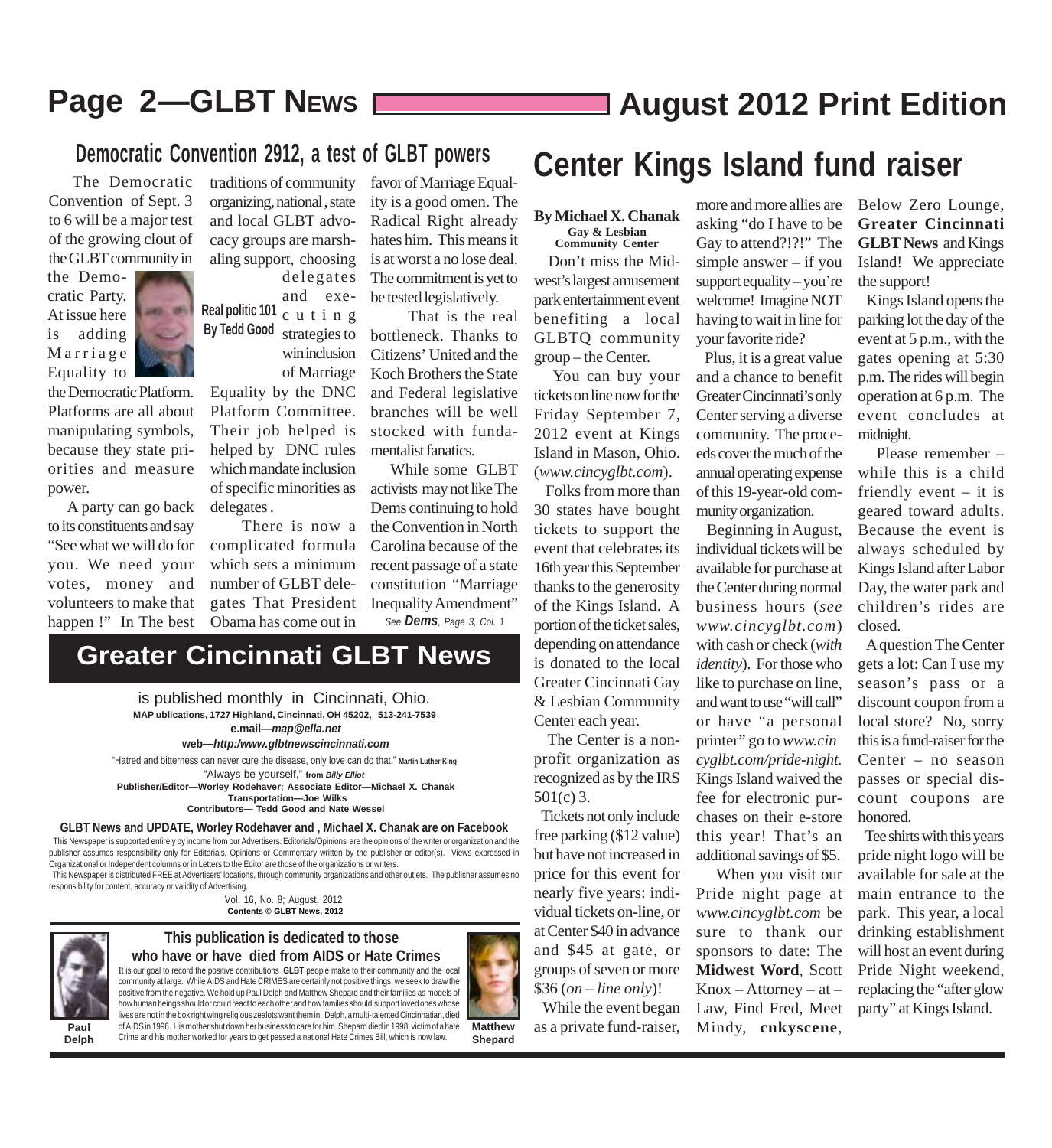### **August 2012 Print Edition GLBT News***—***Page 3**

### **Camp GLSEN**

 Wow! I'm typing this in LaGuardia Airport on my way back from Camp

GLSEN, a conference for students and adult leaders from GLSEN

chapters all over the country. I'm completely blown away by all of the people I met, people working for safe schools from LA to Maine.

 Our movement is HUGE, momentous and truly inspiring. I talked to teachers from rural Tennessee, discovered

consider this; having a successful test of GLBT power can turn the Radical Right's Pyric victory into a nightmare scenario *Dems—from Page 2*

that Omaha has four separate LGBT youth groups, learned about tweeting from the person who manages the Facebook

Nate **By Nate Wessel** I'm proud to page for "GSAs" and say, saw our chapter here

in Cincinnati repeatedly held in the spotlight as an example for other organizers.

 Our safe-schools movement is BROAD. There are people struggling to pull together boards and find volunteers, but somehow managing to support 50 or more Gay-Sraight Alliances.

 There were people from Pittsburgh advising me on and managing staff and finding interns, and people with almost no funding working one district at a time for policy change. There were students whose mastery of social media in pursuit of a good cause made me feel I was in the presence of a benevolent queer spider, students who's exceptional skills at not only confronting systemic bullying, but at drag and piano and dance and close and honest friendship and mutual support made me wonder where I was at their age just five short years ago.

 There were people who were just opening their eyes to new concepts and GLSEN veterans of 10 or more years sharing their frustrations and successes, encouraging one another to keep going.

 Our movement is BEAUTIFUL. For it's exhaustive inclusion, it's relentless pursuit of work on the intersections of oppression, for it's optimism, it's drive, for it's tears of frustration and of joy, for it's incredible SUCCESS at bringing about a demonstrably better world for all students regardless of their sexual orientation or gender expression in just two ongoing decades.

 Thank you, everyone who is a part of this movement and everyone everywhere who is working for safe and inclusive schools. Our work is truly for good.

Your Local News Source









# **Scott E. Knox**

### **ATTORNEY AT LAW**

General Practice including: Probate—Wills/Powers of Attorney Disability (Social Security/SSI/Disability Insurance) Lesbian/Gay/Transgender Legal Issues HIV Legal Issues

**Honored as one of** *Lawyers Weekly USA's* **Attorneys of the Year for 2002**

**13 E. Court St., Suite 300, Cincinnati, OH 45202 Tel: 513-241-3800 FAX: 513-241-4032 e.mail:** *sknox@choice.net*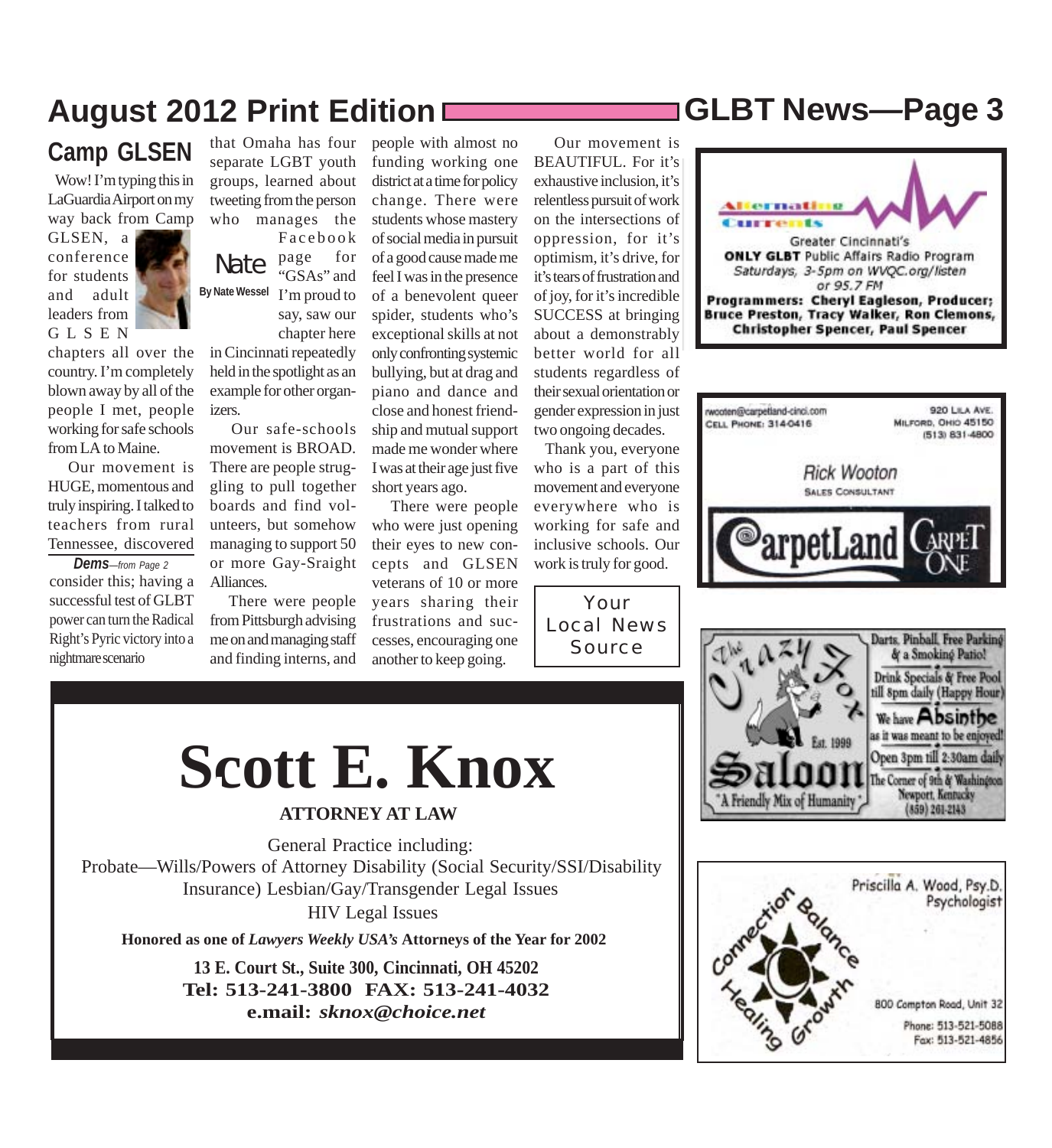### **Page 4—GLBT NEWS**

**Did you not know this newspaper is here?**





*Get the UPDATE via e.mail. Send your e.mail address to MAP@ella.net*



### **August 2012 Print Edition**

### **GLSEN publishes local Gay-Straight Alliance List**

 New data published this month by the Gay, Lesbian and Straight Education Network (*GLSEN*) of Greater Cincinnati reveals some interesting facts about high school Gay-Straight Alliances(*GSAs*) in the Greater Cincinnati area as well as school antibullying policies.

 Most notably, the data shows that most GSAs in the region reside in Hamilton County school districts, outside of Cincinnati Public which claims only two GSAs. CPS however leads the pack on inclusive antibullying policies. GLSEN advocates for antibullying policies that are "enumerated" meaning that they mention by name several protected categories such as "race, religion, sexual orientation, gender identity/ expression, disability..." etc. Enumeration gives policies more teeth, allowing and requiring teachers to stand up for

students who are being targeted because of their personal characteristics. CPS's policies, which apply to all of it's more than 30,000 students mention sexual orientation, but not gender identity.

 GLSEN hopes the new data will shed light on the near complete lack of enumerated anti-bullying policies and also help students and parents who are deciding which high school to attend to factor in the presence of a GSA or enumerated policy into their decision. Says Jeremy Johnson, "We often hear from students who's bullying at school has gotten so bad that their parents are actually looking to transfer them to a new school or even to home or online school.

 We hope that by showing which local high schools are taking measurable steps toward a safer environment for LGBT students, we can point some of those

people in the right information on all schools direction".

 Several schools had not responded by press time, but up to date

### **Slade X. Andrews**

 Ric C. Ashcraft also known as Slade X. Andrews, 58, of Cin-



 He was born Wednesday, July 14, 1954 in Cincinnati, son of the late Charles Ashcraft and the late Gladys Creaser Ashcraft.

 He worked as a manager for Property Management Group. Surviving are Brothers,

**Three ways to keep in touch**

"Like us on FACEBOOK, read us on our website, *http://www.cincinnatiglbtnews.com/* or become a member of our e.mailer family and get GLBT News sent to your e.mail address once a week. Send your e.mail address to *MAP@ella.net.*





can be found at *glsencincinnati.org/schools .The GSA Chart in*

*on Page 5*

Kenneth W. Ashcraft of

Aurora, Indiana; Dennis K. Ashcraft of Logansport, Indiana and his twin brother, Randall E. Ashcraft of Aurora; Sister, Barbara M. Barnhill of Patriot, IN; Special Friend, Terrance Healey of Cincinnati; Several Nieces and Nephews.

Services will be held at the convenience of the family.

Contributions may be made to the Make-A-Wish Foundation. Please call the office at (812) 926-1450 and they will notify the family of your donation with a card.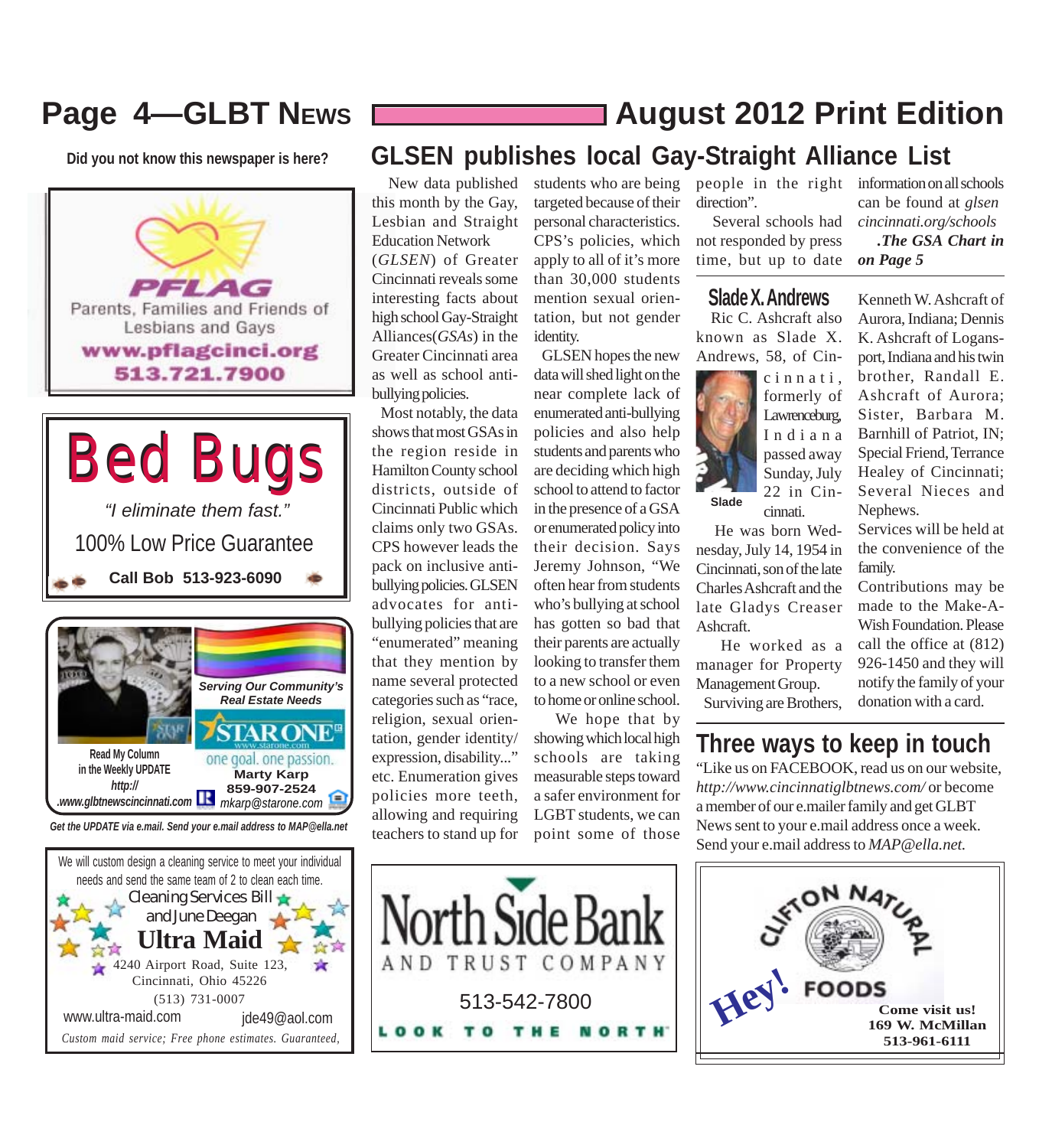### **August 2012 Print Edition GLBT News***—***Page 5**

| Area                         | <b>School</b>                  | Gay-Straight<br>Alliance/<br><b>Diversity Club</b> | Enumerated*<br>anti-<br>bullying policy |
|------------------------------|--------------------------------|----------------------------------------------------|-----------------------------------------|
| <b>CPS</b>                   | Clark Montessori               | No                                                 | Partial                                 |
|                              | Dater                          | <b>No</b>                                          | Partial                                 |
|                              | R. A.Taft IT                   | No                                                 | Partial                                 |
|                              | <b>SCPA</b>                    | Yes                                                | Partial                                 |
|                              | Shroder                        | No                                                 | Partial                                 |
|                              | <b>Walnut Hills</b>            | Yes                                                | Partial                                 |
|                              | <b>Western Hills</b>           | No                                                 | Partial                                 |
| Indiana                      | Lawrenceburg                   | <b>No</b>                                          | <b>No</b>                               |
| <b>Kentucky</b>              | Beechwood                      | No                                                 | No                                      |
| ÷                            | Boone Co High School           | Yes                                                | <b>No</b>                               |
|                              | Campbell County                | No                                                 | No                                      |
|                              | Conner                         | Yes                                                | <b>No</b>                               |
|                              | Cooper                         | Yes                                                | <b>No</b>                               |
|                              | Dixie Heights                  | No                                                 | No                                      |
|                              | Holmes                         | Yes                                                | No                                      |
|                              | Lloyd Memorial                 | <b>No</b>                                          | No                                      |
|                              | Ludlow                         | No                                                 | No                                      |
|                              | <b>Silver Grove</b>            | <b>No</b>                                          | <b>No</b>                               |
|                              | Walton-Verona                  | No                                                 | No                                      |
| <b>Other Hamilton</b><br>Co. | Anderson                       | Yes                                                | No                                      |
|                              | Cincinnati Country Day         | Yes                                                | <b>No</b>                               |
|                              | Colerain                       | Yes                                                | <b>No</b>                               |
|                              | Deer Park                      | No                                                 | Not Available                           |
|                              | Finneytown Secondary<br>Campus | <b>Yes</b>                                         | <b>No</b>                               |
|                              | Loveland                       | Yes                                                | No                                      |
|                              | Madeira                        | Yes                                                | No                                      |
|                              | Mariemont                      | No                                                 | No                                      |
|                              | Mount Healthy                  | <b>No</b>                                          | No                                      |
|                              | North College High School No   |                                                    | Not Available                           |
|                              | Northwest High School          | No                                                 | <b>No</b>                               |
|                              | Norwood                        | <b>Yes</b>                                         | No                                      |
|                              | Oak Hills                      | Yes                                                | <b>No</b>                               |
|                              | Princeton                      | Yes                                                | Not Available                           |
|                              | St. Bernard-Elmwood            | No                                                 | Not Available                           |
|                              | Sycamore                       | Yes                                                | No                                      |
|                              | <b>Turpin</b>                  | Yes                                                | No                                      |
|                              | <b>WH Harrison</b>             | No                                                 | No                                      |
|                              | <b>Winton Woods</b>            | <b>Yes</b>                                         | <b>No</b>                               |
|                              | Wyoming                        | Yes                                                | Not Available                           |
| Other Ohio                   | Fairfield                      | Yes                                                | Not Available                           |
|                              | Glen Este                      | No                                                 | No                                      |
| ÷                            | <b>Kings</b>                   | No                                                 | No                                      |
|                              | Milford                        | No                                                 | No                                      |
|                              | New Richmond                   | No                                                 | <b>No</b>                               |
|                              | Ross                           | No                                                 | No                                      |



FOR MORE INFORMATION | CINCYGLBT.COM watches and the company of the company of the company of the company of the company of the company of the company of the company of the company of the company of the company of the company of the company of the company of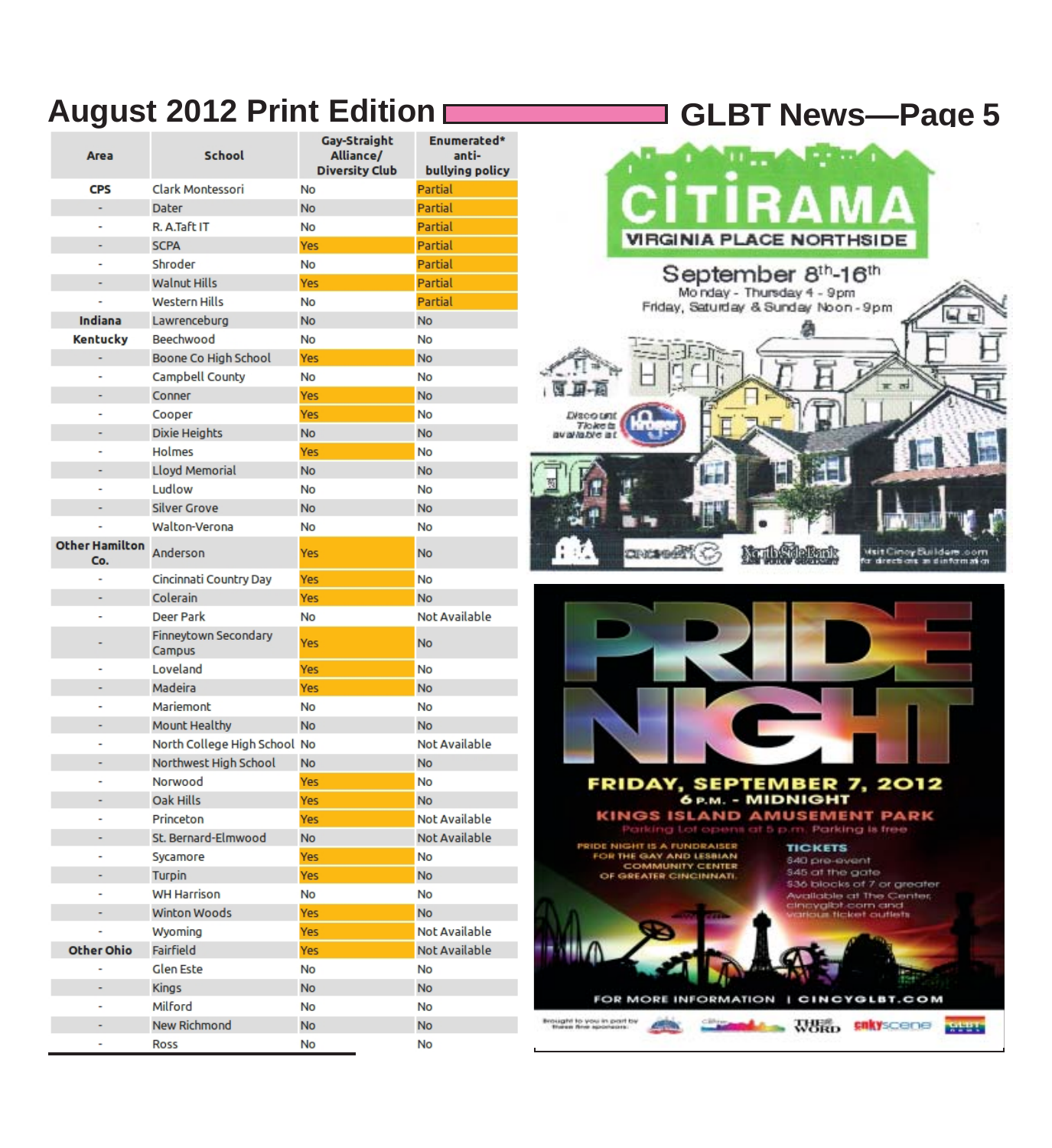### Page 6-GLBT News **Constant Control 2012 Print Edition**

**施G Our Faith Too! 6※** 

**Allen**





**A church community that respects diversity ITARIAN as much as you do. CHURCH**  536 Linton Street at Reading Road, Avondale www.firstuu.com 9 and 11 a.m.. Sunday—Service and Religious Education *Welcoming Congregation Childcare, Accessible, Audio Enhanced*

 The votes have been cast, and yet another Christian denomination, the Episcopal Church, has decided it's okay to bless the unions of same-sex couples. Thanks, Episcopal Church, for making us feel a little more welcome, but in the big scheme of the Christian Church we still feel about as welcome as a pig at a Bar Mitzvah.

 It's time for us to take responsibility for the situation and accept that the problem is not the lack of churches willing to welcome us in; the problem is that we GLBT folk have allowed the Church of the Poser to tell us we're not part of God's family.

 I believed the lies once, too. But that was before I realized that no one can take me out of the family of God except me. No, I'm not claiming to be more powerful than God; if God wanted to make a change in my life I have no doubt change would come. But God will not kick me out, and if God won't kick me out, the only way for me to be out is if I willingly walk away.

How do I know God will not kick me out?

Consider this: Jesus said, "Whoever does the will of my Father is my brother and sister and mother." (*Matthew 12:50*) In Galatians 3:26 we read: 'You are all sons of God through faith in Christ Jesus.' Once we have been given the status of son or daughter of God, no one can it away.

 Twenty-five years ago when my folks kicked me out



of the family for coming out, I may not have been physically in their presence for a while, but it didn't

**God's DNA**

when I say they're just not true. There are a lot of somewhat well-intentioned (*but misguided nonetheless*) people out there busying themselves with

how they believe God feels about us when what they should really be busying themselves with is what God has actually told them to do. In fact, instead of arguing with each other we should all be busy doing what God has told us to do.

 There may be certain church-shaped buildings we are not welcome in, but no one can tell us we are not members of God's family. That's between us and God and if God hasn't told us to get lost, then that means we're the ones who have

wandered off. We need to wander back.

 The Episcopal Church may just now be blessing unions, but they've welcomed the GLBT community for years. The ranks of open and affirming churches are growing. We've always been part of God's family, and with more and more churches opening their doors to us, we no longer have the excuse that we're not welcome in church. What are we going to do about it?

 *(Editor's Note—Karen Gels Allen and her partner, Adriana Bustamante, are co-pastors of The Living Water Ministries on Facebook, and preach at New Spirit Metropolitan Community Church in Cincinnati.)*

### Dr. Roma receives lifetime achievement award

For nearly 40 years, Dr. Catherine Roma has been creating vibrant choral communities that reach across barriers of race, religion, class, sexual orientation and age.

 She works to translate the values of social justice and inclusion into fundamental experiences of community for both audience and singers. She does this through music that spans a wide variety of styles and cultures and through strategic efforts to develop membership and audiences that reflect the rich diversity of our world.

In July 7th, Dr. Roma was





### *Harriet Courter* I attend The Gathering

to fellowship with and learn from the Gatherers. Our commitment to social justice inspires me!

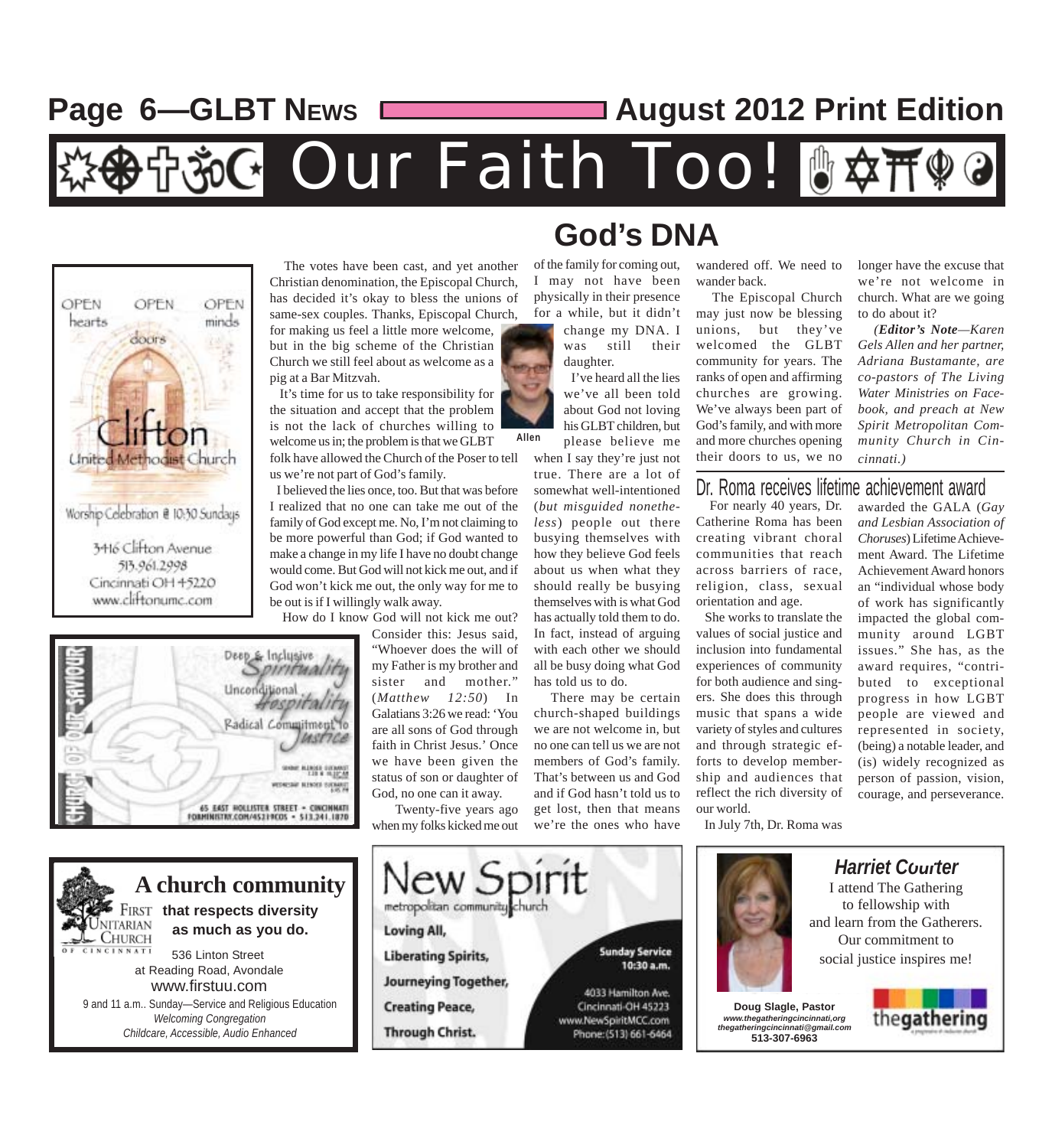### **August 2012 Print Edition GLBT News***—***Page 7**

### Sweet PRIDE

 June 30 began at 8:15 a.m. when one of this years Cincinnati PRIDE marshals,

Adam Hoover rang me up to ask about

where the step off point for the Cincinnati PRIDE was located. After a moment, other calls/texts came from folks asking me when the "dowagers" were to arrive and where we would be located during the parade and festival. Then it struck me, we are never alone in this life unless we choose to be.

 This is the nature of Sweet PRIDE – where so many of us make a connection with our own history/herstory and our communities. This awesome feeling of having been so blessed by the Goddess to be able to have a friend both 45 years my junior and another 29 years my

*attend*) reminds of what community has been for me in Cincinnati. Frustrating at points,

senior (*who could not*

**Mother Says By Michael Chanak Goose** hurtful at others – sweet PRIDE and

seeing old friends and

new restores me. Covington  $PRIDE - a$ more intimate street fair at 7th and Bakewell – found old time dowagers such as Rich Thies, Peggy Roche, Steve Roussos, Steve Howe and Larry Whitaker, George Vanover, Carl Fox, Tom Weber, Tom Miller – have a set and chat as though time had stood still. John Maddux, Steve Buescher and Brother Michael Childs, Kathy Laufman, George Crawford, Jerry Schmidt (*bet you all didn't know you were an honorary dowager?*), Mother Paula Jones, Fred Martens, Cheryl Eagleson, Scott Knox, Ron Clemons were seen the

day before at the parade. This does not complete the list by any means.

 Now it is time for some love to these committees – Cincinnati co-chairs – Cathy Rogers and Erica Dufresne, Tony Phillips – publicity/marketing, Randy Womble – volunteers, Tom Wible – parade, Melissa Riley – vendors, Shawn Baker – website/social media, John Boggess, Rich Sherman – parade, David White and Dennis Pattinson – volunteers.

 Key volunteers that supported Cincinnati PRIDE: Brooklyn Steele-Tate (*Michael Cotrell*), Lindsey Johnson and Alison Willis on the Kroger stage, Tyese Rainz, Amy Teetor and Ryan Chupka on the CityBeat stage, Logan Probst with vendors, and many others who worked long hours in global warming grade heat.

 For some southern love, to the NKy component of PRIDE – NKy co-chairs – Mykey Hess Kiersten Ess – Treasurer, Giovanni Lives – Entertainment, Nicole Testory – Vendor checkin, Terry Bond Jr. and Carl D. Fox – Setup (*with kind assist from George Crawford*); Collin Wood – 701 Bar; Shannon See – Rosie's Tavern; Katie Meyer, Bonnie McGinnis and Kyle Koeppe – Pike Street Lounge; Matt Mime – Street performance; Others who helped – Robin Brewer, Shay and Lisa Short, Dj Blak Cherri, Dj Tim Cleary and Dig-it Dane Jacy, Ken Bucher, Wade Maurer, Linda Chaney, Taryn Valpey, Rick Johnson, John Hall, Melissa Riley (*from Cincinnati PRIDE*) and this list probably isn't complete unless the folks in blue in Covington and Cincinnati are thanked for their help and cooperation! (*Goose tried very hard not to miss volunteers – if I did* – *drop a line to me*

and Diane Gamble,

 In this queer's lifetime, I remember speaking at the 1987 PRIDE Rally on Fountain Square – to two hundred people. Today, I humbly honor and celebrate all who made this a wonderful weekend. I'd be remiss to not make a particular thank

you to Rusty Lockett, Brandon and Lindsey Frimming, for watching out for the "dowagers" in the heat making sweet PRIDE, a safe one!

### What you have missed?

 If you have not been to our website or if you are not on our e.mailer list here are some of the stories you have missed during the last three weeks!

- $\nabla$  Old Testament church strikes again
- $\nabla$  Anderson Cooper and Ocean come out
- $\nabla$  MUSE wins Gold Medal in World Choir Games
- $\triangledown$  Gay/Lesbian relationships to be blessed in Episcopal Church
- $\nabla$  Sally Ride, first woman. Lesbian in space
- $\nabla$  Chick-Fil-A anti Gay
- $\nabla$  Ohio school settles with bullied student





- Payroll Services
- Tax Planning
- 

### 513-481-1TAX (1829)

3284 North Bend Road, Ste. 106 Cincinnati, OH 45239 scott@1taxcincinnati.com



**Scott Renno, Enrolled Agent** Member, National Association of Tax Professionals Member, American Society of Tax Problem Solvers



**Gary Sebastian** hair style...designed and refined

> 513.254-594 2729 MADISON RD CINTI OH 45209